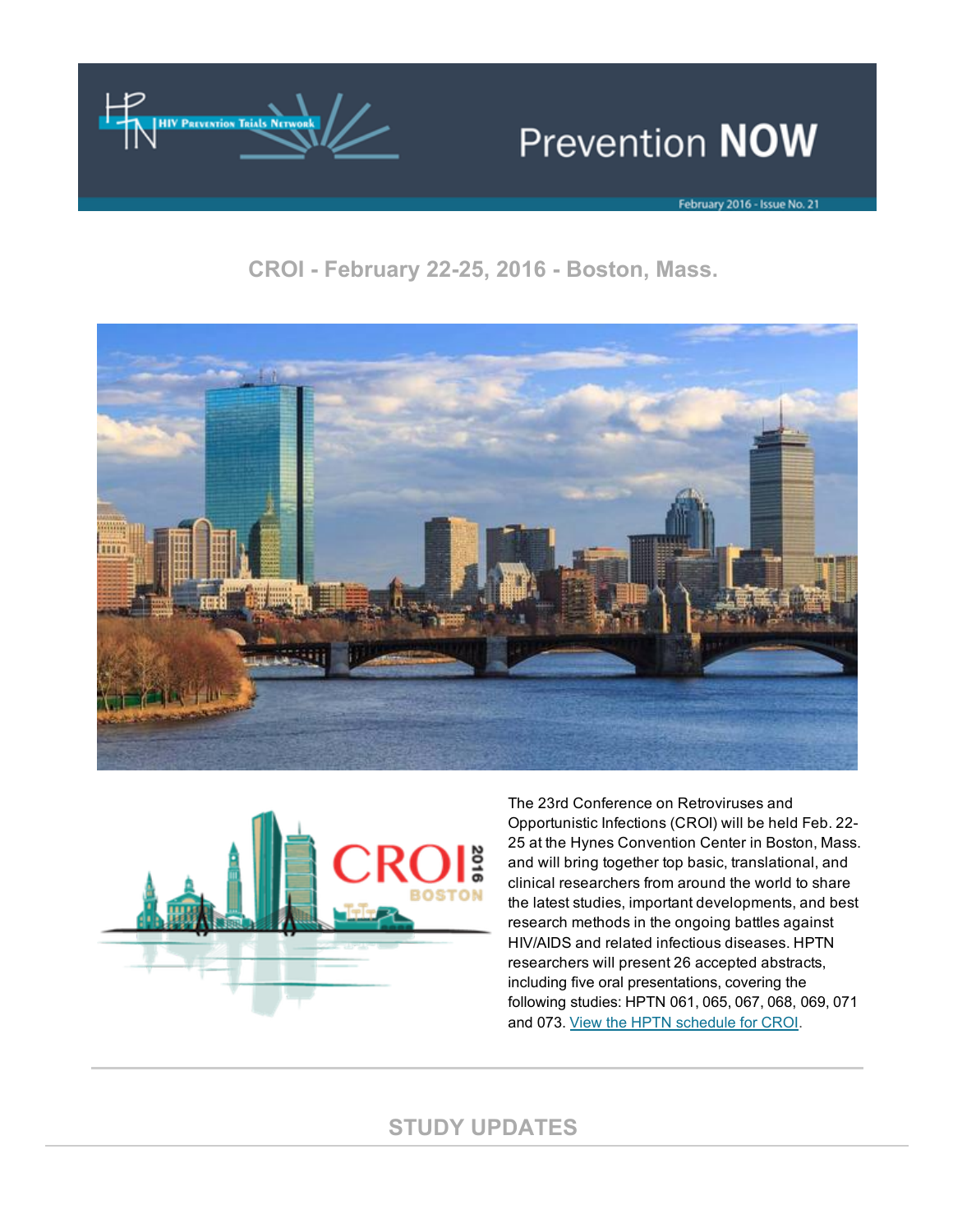### HPTN Develops New Study to Identify and Retain Men Who Have Sex with Men (MSM) in HIV care in the United States (US)

#### What is HPTN 078?

[HPTN 078](http://www.hptn.org/research_studies/hptn078.asp) is a U.S.-based research study designed to develop and determine the effectiveness of a combined HIV prevention strategy that includes a method to identify, recruit, and link MSM to HIV care and an intervention to help HIV-infected MSM achieve and maintain viral suppression (low level of HIV in the body).

### Who is participating in the study?

Approximately 2,700 MSM over the age of 16 will be recruited in four U.S. cities (Atlanta, Ga.; Baltimore, Md.; Birmingham, Ala.; and Boston, Mass.). These cities were selected because they have prior evidence of having high HIV burden among MSM. Of the 2,700 MSM recruited, 356 HIV-infected MSM who are not virally suppressed will be enrolled into one of two study arms and followed for 24 months.

### Why is HPTN 078 important?

According to the U.S. Centers for Disease Control and Prevention, MSM continue to be the group most heavily affected by HIV in the U.S. While MSM represent approximately two percent of the U.S. population, they accounted for nearly 67% of newly diagnosed HIV infections in the U.S. in 2014. There is an urgent need to develop innovative methods to identify MSM who are HIV-infected and not virally suppressed, as well as ways to help MSM remain in care and achieve viral suppression. Achieving viral suppression is critical both for individual health and to stop HIV transmission within this community.

#### What will happen during the study?

HPTN 078 will be the first HPTN study to use a recruitment method known as deep-chain respondent driven sampling (DC-RDS) to identify and recruit HIV-infected MSM. DC-RDS uses a small group of participants, known as "seeds," who are well connected within the population to recruit other MSM they know into the study. The MSM recruited by the "seeds" repeat the process and refer other MSM they know and so on. This type of recruitment process has previously been shown to be effective in recruiting hard to reach populations. The study team will assess the ability of DC-RDS to identify and recruit HIV-infected MSM in the U.S. who are not virally suppressed.

The enrolled MSM will be randomized to either the standard of care (SOC) or the study intervention arm, which is designed to enhance engagement in HIV care. Participants randomized to the intervention arm will work with a case manager (CM), who will help the participant link to and remain engaged in HIV care, including health services navigation and ART adherence counseling. Participants in the intervention arm will also have the option to receive automated reminders for ART adherence and appointments via text, email and phone. The control arm will offer the SOC for linkage to care, ART adherence and retention in care. The study team will compare how well the intervention and SOC arms achieve viral suppression 24 months after enrollment.

### **HPTN 075**

Members from the HPTN 075 protocol team recently traveled to Blantyre, Malawi to conduct a risk mitigation visit and study-specific training. The Blantyre CRS will be the fourth site in HPTN 075. HPTN 075 has enrolled 179 of 400 total participants. This study aims to determine the feasibility of recruiting and retaining MSM in a multi-country prospective cohort study in preparation for HIV prevention studies in sub-Saharan Africa. [Read more.](http://www.hptn.org/research_studies/HPTN075.asp)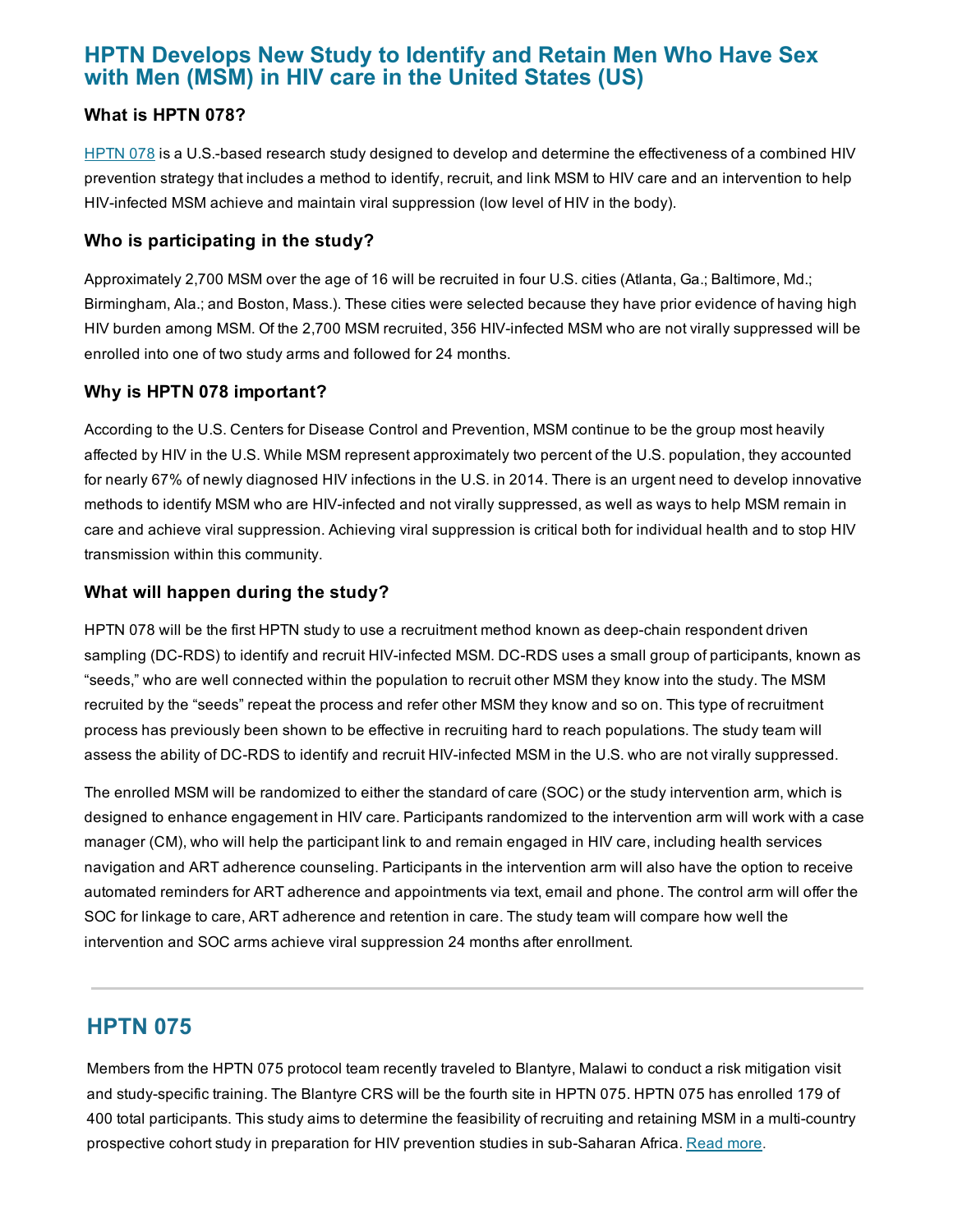

Blantyre CRS - HPTN 075

# NETWORK UPDATES

## HPTN at NAESM 2016: All About Prevention



National AIDS Education & Services for Minorities (NAESM) held its 13th annual African American MSM Leadership Conference on HIV/AIDS and other Health Disparities on January 21-24 in Los Angeles, California. The theme of this year's conference was "Live it! Be it! Own it! Taking Ownership of Our Health." The HPTN hosted two sessions at the conference. These sessions were co-sponsored by the HANC Legacy Project, the HTPN, the HVTN and the MTN. "Envisioning the Future of HIV Prevention: An Update and Discussion" provided updates on HIV incidence and prevalence in the U.S. and research focusing on Black MSM being conducted by three DAIDS-funded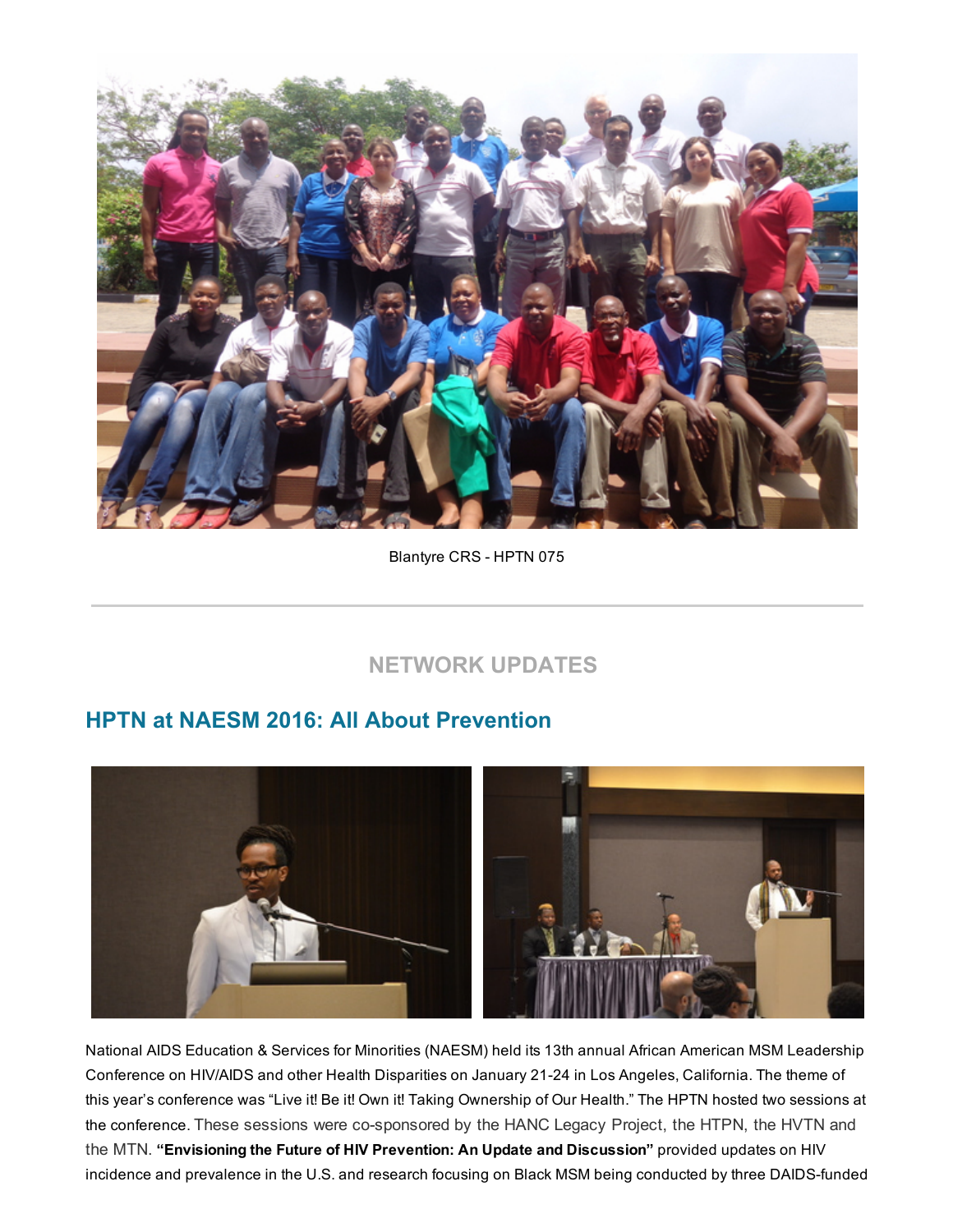networks (HPTN, HVTN and MTN). "Emerging HIV Prevention Research Studies Engaging Black MSM and Transgender Persons in the HPTN and HVTN" highlighted emerging biomedical HIV prevention research studies that seek to advance HIV prevention options available for Black MSM and transgender men and women who have sex with men, with the ultimate goal of reducing the HIV epidemic among these groups. The plenary largely focused on AMP, a pioneering study seeking to reduce HIV acquisition in MSM, transgender people and women who have sex with men through the use of antibodies, and HPTN 083, an innovative study comparing the protective effects of injectable PrEP to oral PrEP. The next NAESM African American MSM Leadership Conference on HIV/AIDS and other Health Disparities is scheduled to take place January 18-22, 2017 in Dallas, Texas.

### SPOTLIGHT ON NETWORK MEMBERS

### **Conversations With the HPTN - Raphael** Landovitz, MD, MSc

Dr. Landovitz serves as the Protocol Chair for HPTN 077 and HPTN 083 and is currently Associate Professor of Medicine at the UCLA Center for Clinical AIDS Research & Education. He completed his training at Princeton University and Harvard Medical School, Brigham and Women's Hospital and Massachusetts General Hospital. His research agenda focuses on the optimization of the use [of antiretroviral medications for both HIV treatment and HIV prevention.](http://hptn.org/network_information/hptnnews/15/conversations_raphael.html) Read more.



## AWARENESS DAYS



[National Women and Girls HIV/AIDS Awareness Day](http://www.womenshealth.gov/NWGHAAD/)

March 10, 2016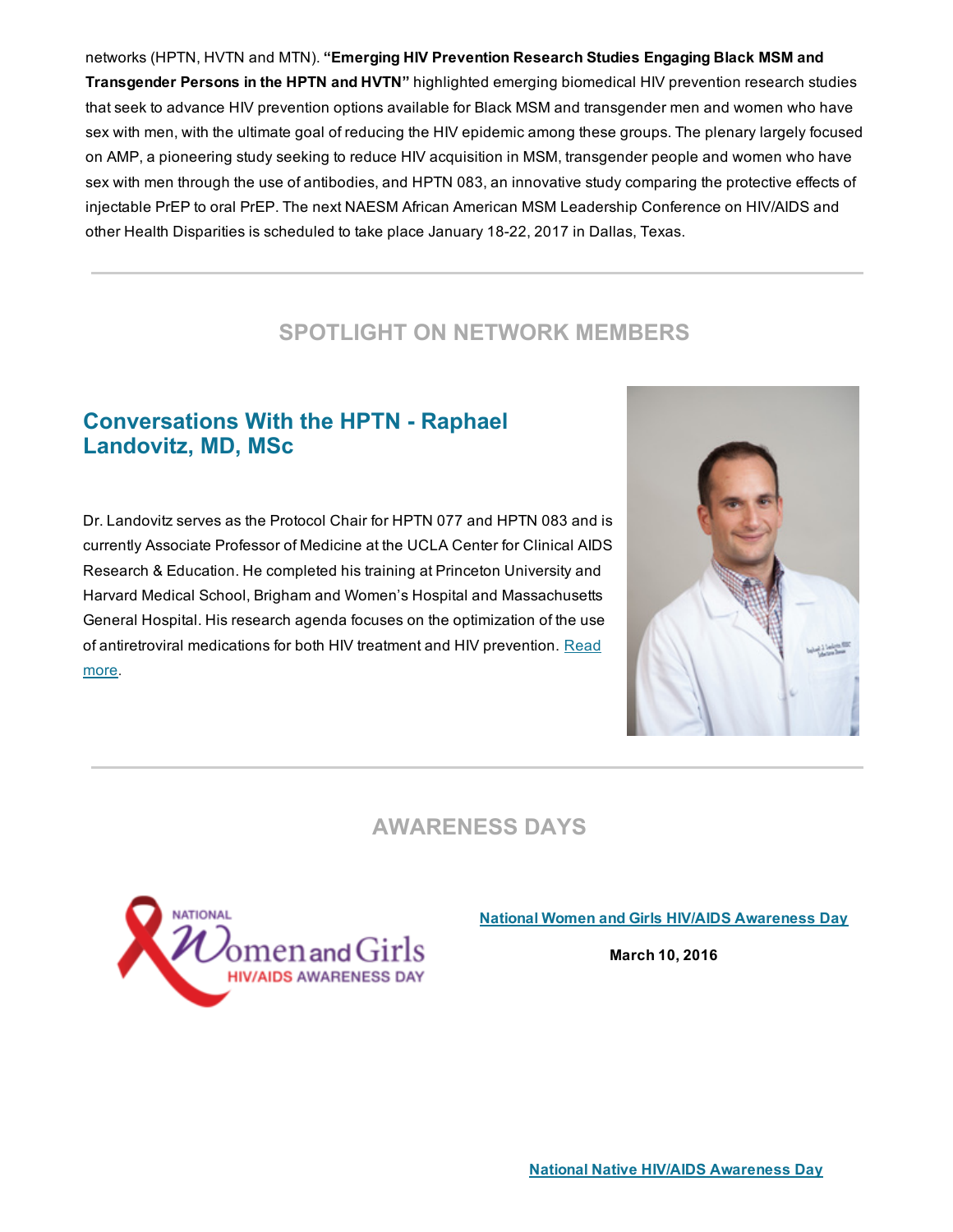

# HOT OFF THE PRESS

Hendrix CW, Andrade A, Bumpus NN, Kashuba AD, Marzinke MA, Moore A, Anderson PL, Bushman LR, Fuchs EJ, Wiggins I, Radebaugh C, Prince HA, Bakshi RP, Wang R, Richardson P, Shieh E, McKinstry L, Li X, Donnell D, Elharrar V, Mayer KH, Patterson KB. 2016. Dose Frequency Ranging Pharmacokinetic Study of Tenofovir-[Emtricitabine After Directly Observed Dosing in Healthy Volunteers to Establish Adherence Benchmarks \(HPTN](http://www.ncbi.nlm.nih.gov/pubmed/26414912) 066). AIDS Research and Human Retroviruses 32:3243.

Schackman BR, Eggman AA, Leff JA, Braunlin M, Felsen UR, Fitzpatrick L, Telzak EE, El-Sadr W, Branson BM, 2016. [Costs of Expanded Rapid HIV Testing in Four Emergency Departments.](http://www.ncbi.nlm.nih.gov/pubmed/26862232) Public Health Reports 131 Suppl 1:7181.

Fogel JM, Hudelson SE, Ou SS, Hart S, Wallis C, Morgado MG, Saravanan S, Tripathy S, Hovind L, Piwowar-Manning E, Sabin D, McCauley M, Gamble T, Zhang XC, Eron JJ, Gallant JE, Kumwenda J, Makhema J, Kumarasamy N, Chariyalertsak S, Hakim J, Badal-Faesen S, Akelo V, Hosseinipour MC, Santos BR, Godbole SV, Pilotto JH, Grinsztejn B, Panchia R, Mayer KH, Chen YQ, Cohen MS, Eshleman SH. 2016. HIV Drug Resistance in [Adults Failing Early Antiretroviral Treatment: Results from the HIV Prevention Trials Network 052 Trial. Journal of](http://www.ncbi.nlm.nih.gov/pubmed/26859828) Acquired Immune Deficiency Syndromes.

#### Follow us on social media



What would you like to see from our newsletters? Please e-mail us with your thoughts and ideas at [news@hptn.org.](mailto:news@hptn.org?subject=)